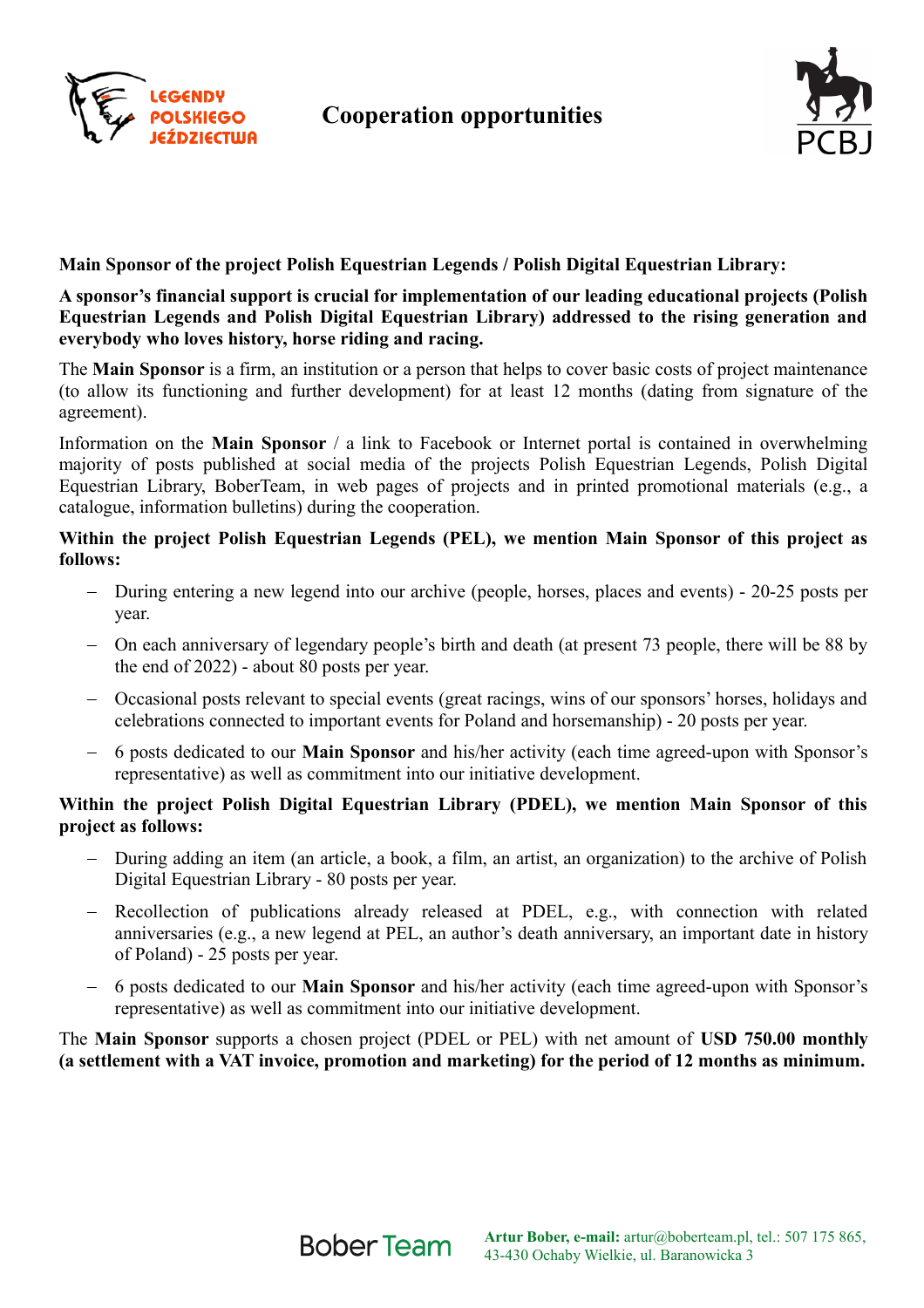# **Project Partner:**

The **Project Partner** is a firm or a person involved intensely in the project implementation and its media and educational purposes that helps to cover costs of project maintenance (to allow its further development) for at least 12 months (dating from signature of the agreement).

The **Project Partner supports the project financially or materially** (e.g., printing promotional materials, hardware, logistic or personal support etc.).

The information on the Main Partner is provided in the project web page, printed promotional materials (e.g., a catalogue, information bulletins) and in social media.

#### **Within the project Polish Equestrian Legends, we mention Project Partner of this project as follows:**

- During entering a new legend into our archive (people, horses, places and events) 25-30 posts per year.
- On each anniversary of legendary people's birth and death (at present 73 people, there will be 88 by the end of 2022) - about 100 posts per year.
- 2 posts dedicated to our **Main Partner** and his/her activity (each time agreed-upon with Partner's representative) as well as commitment into our initiative development.

## **Within the project Polish Digital Equestrian Library, we mention Main Partner of this project as follows:**

- During adding an item (an article, a book, a film, an artist, an organization) to the archive of Polish Digital Equestrian Library - 80 posts per year.
- 2 posts dedicated to our **Main Partner** and his/her activity (each time agreed-upon with Partner's representative) as well as commitment into our initiative development.

The Main Partner supports a project with net amount of **USD 500.00 monthly (a settlement with a VAT invoice) for the period of 12 months as minimum.**

**\*\*\***

The Main Partner of the project PEL in 2021 is **Agencja Jeździecka A.A. Bober**.

The Main Partner of the project PDEL in 2021 is **Mr Andrzej Lohman / the mountain refuge on Skrzyczne***.*

\*\*\*

#### **A sponsor of the entry about a Legend:**

This is a person, an institution or a band for which our project mission and purposes are important. **The sponsor supports our activities once** to promote the entry on a given legend (people, events, places, horses) wherewith would like to connect his/her name or business name. These resources are used to finance development of Polish Digital Equestrian Library [\(www.pcbj.pl\)](http://www.pcbj.pl/) and other educational projects connected with horse breeding and riding. A sponsor of the entry about a Legend **supports a project once** with the **net** amount of **USD 750.00.**

The information on a sponsor of a Legend is provided in the project web page under the entry concerning a given Legend, in printed promotional materials (e.g., a catalogue, information bulletins) and in social media of PDEL, PEL and BoberTeam in the post informing on adding the Legend to the project and in binding materials published at our library; a sponsor will be reminded on each anniversary of a given Legend's birth and death for the whole period of the project realization. **Each sponsor of a Legend will perform this function for unlimited time.**